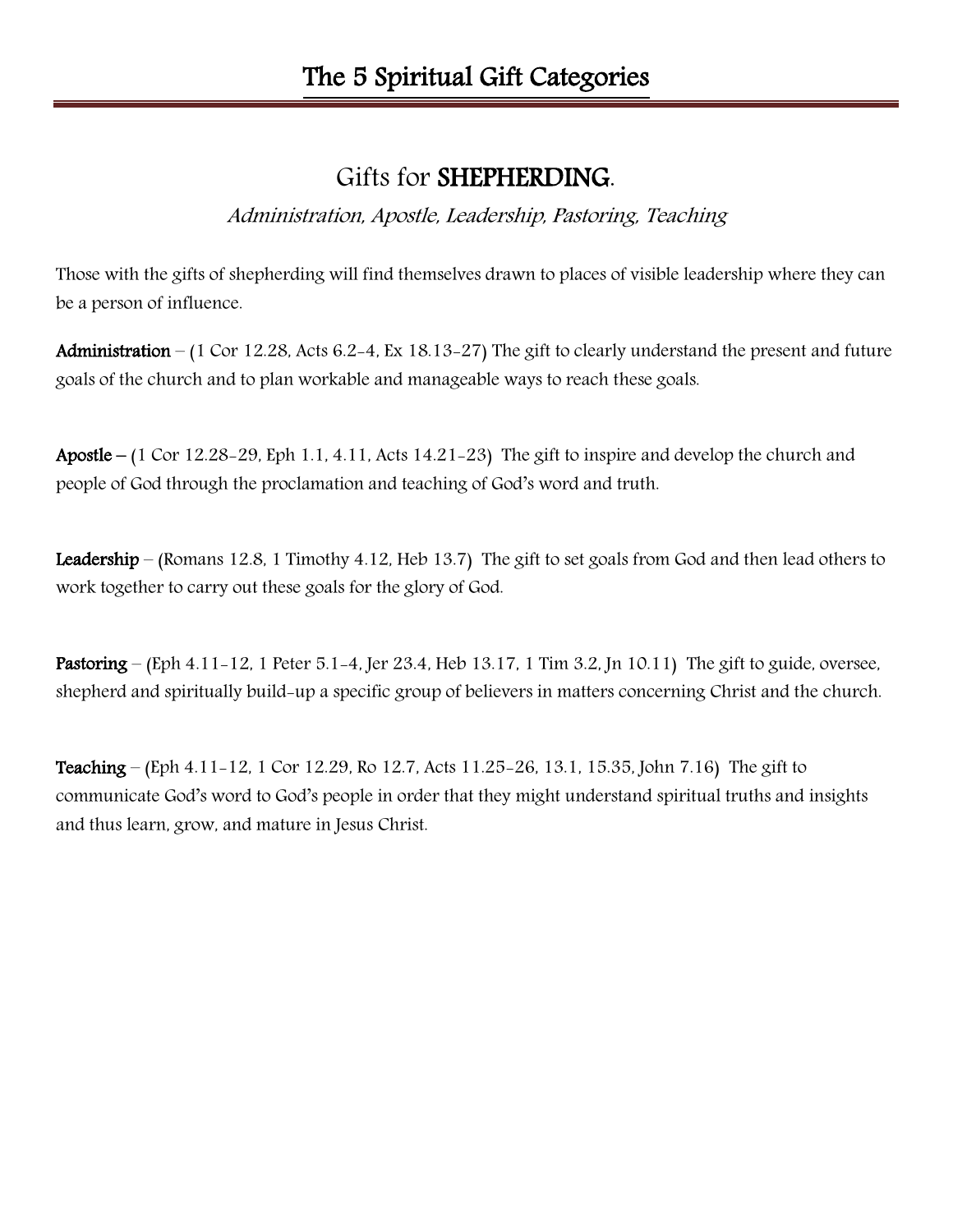## Gifts for SERVING.

### Craftsmanship, Giving, Helping, Hospitality, Serving

Those with the gifts of serving will find themselves drawn to places where they can meet the needs of others in meaningful and life giving ways.

Craftsmanship – (Exodus 28.3-4, 31.1-5, Acts 18.3, 2 Kings 12.12) The gift to use hands, minds and skill to build up the Kingdom through artistic and creative means for the glory and honor of God.

Giving – (Romans 12.6,8, Mark 12.43-44, 2 Cor 8.2-3, 9.7) The gift to offer material blessings with exceptional willingness, cheerfulness and generosity to the mission of the Church and people in need.

Helping – (1 Cor 12.28, Acts 6.2-4, Ps 40.17, Heb 13.6, 1 Tim 5.10) The gift to willingly assist others by enabling them to do their Kingdom tasks more effectively and to help bear the burdens of others.

Hospitality – (1 Peter 4.9-10, 1 Tim 3.2, 5.10, Rom 12.13, Titus 1.8) The gift to offer food, lodging or fellowship to people in a cheerful manner either in their homes, work, school or church.

Serving – (Romans 12.7, Eph 3.7, 4.12, 6.7, Galatians 6.2, Phil 2.7, Deut 10.12) The gift to serve God and the Church with great joy, blessing, and selflessness. One who desires to meet physical, spiritual & emotional needs of others.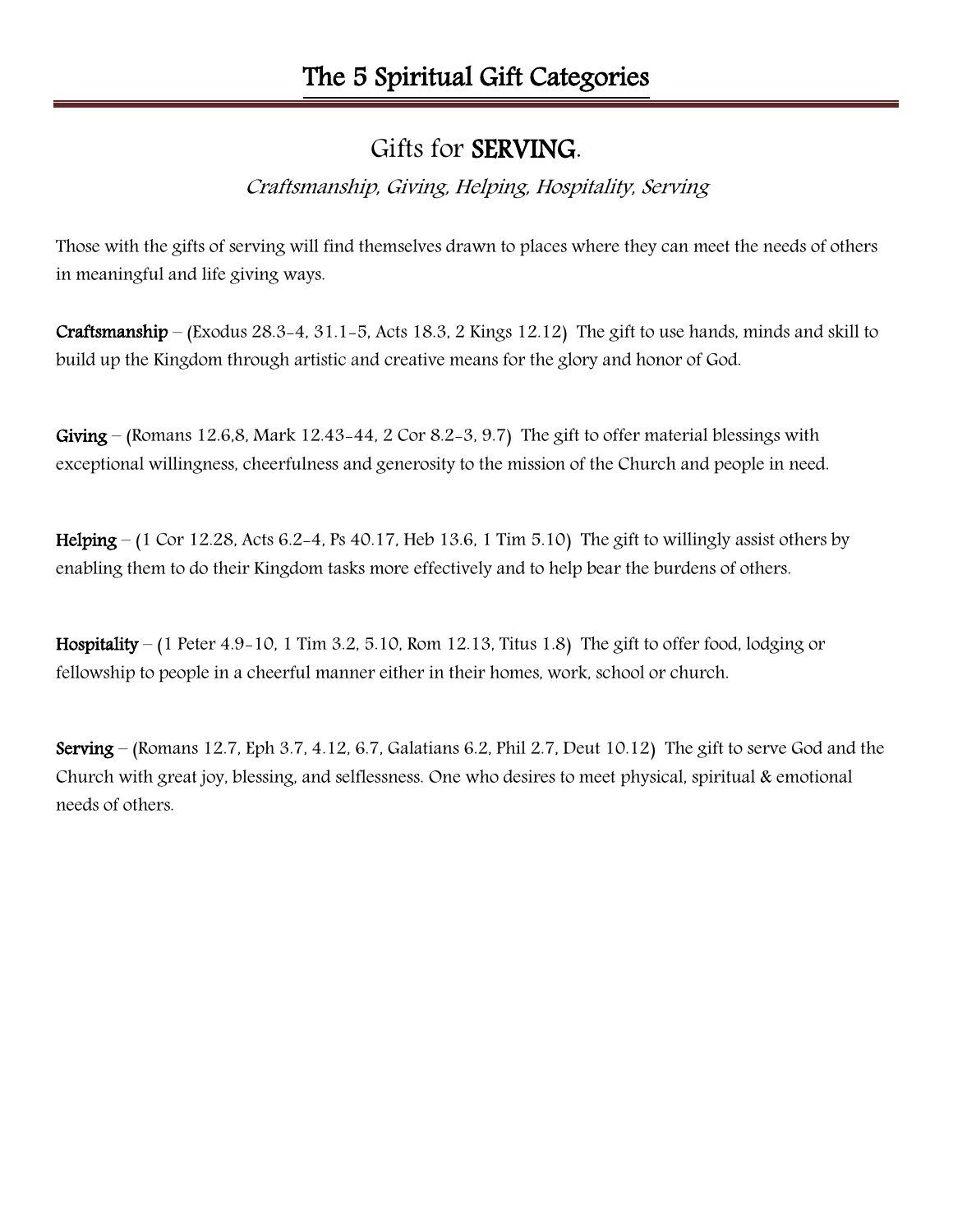## Gifts for STRENGTHENING.

#### Encouragement, Healing, Mercy, Music, Prophecy

Those with the gifts of strengthening will find themselves drawn to places where they can build deep relationships with individuals and express God's love through that relationship.

Encouragement – (Romans 12.8, Acts 4.36, 11.23-24, 1 Thess 4.18) The gift to offer words and actions of encouragement to others in need of comfort, counsel and care.

Healing – (1 Cor 12.9,30, Matthew 10.1, Luke 4.40, Acts 3.6-9) The gift by which the Holy Spirit enables certain individuals to restore health to those who are sick.

Mercy –(Romans 12.8, Deut 4.31, Matthew 5.7, Titus 3.5, Luke 6.36) The gift of showing kindness and compassion in the name of Jesus to those who suffer, and to meet the needs of those who hurt.

Music – (1 Cor 14.15,26, Mark 14.26, Eph 5.19, 1 Chronicles 9.33, James 5.13) The gift of bringing praise to God and leading the body of Christ in worship through various forms of music, singing, instruments and choirs.

Prophesy – (1 Cor 12.10, 29, 14.1-3, 30-33, Eph 4.11-12, Joel 2.28, Rom 12.6) The gift to "speak forth" and interpret messages from God regarding future events, revelations or truths pertaining to a given situation or everyday life.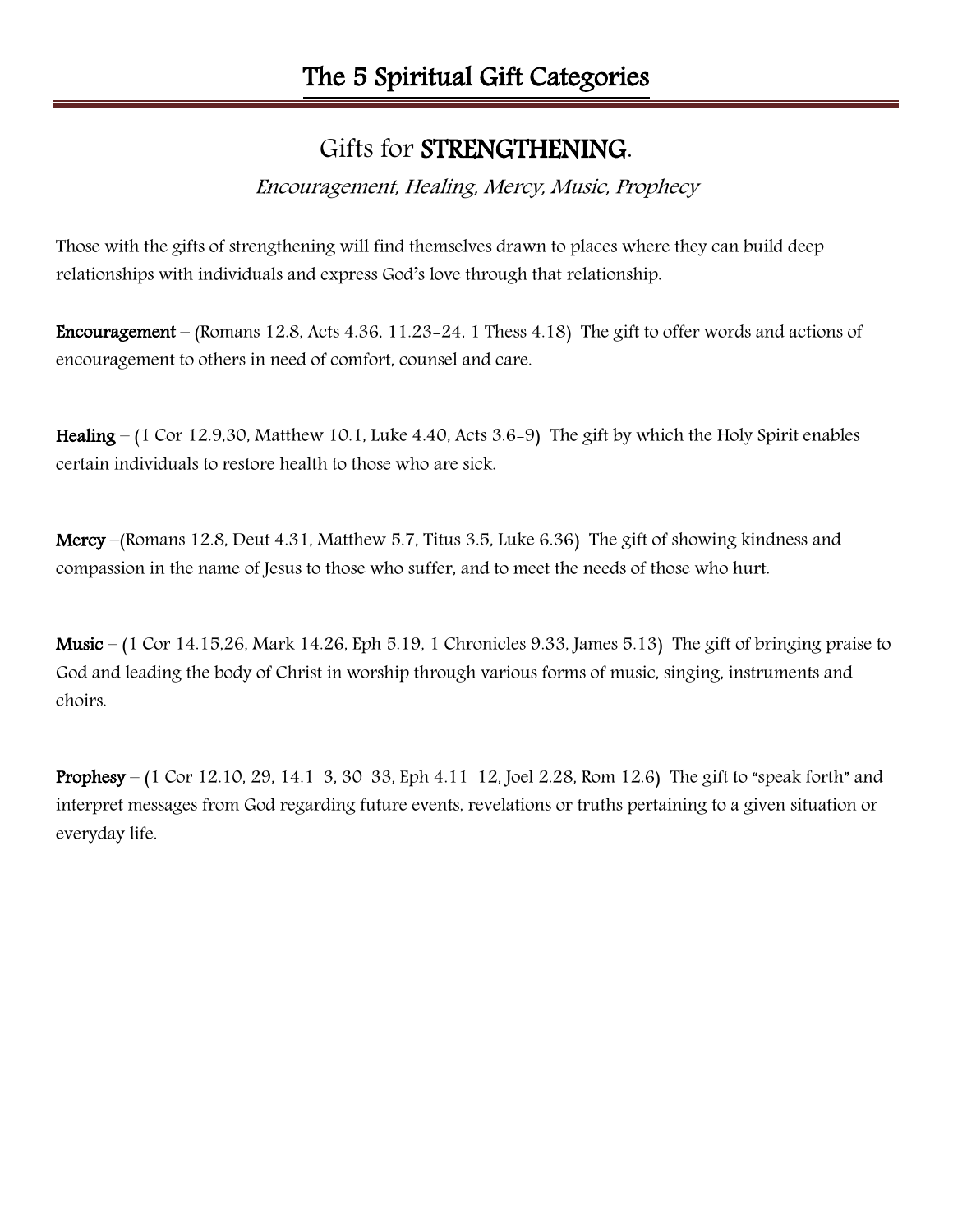## Gifts for SALVATION.

Evangelism, Faith, Miracles, Missions, Tongues

Those with the gifts of salvation will find themselves easily able to demonstrate God's presence to others and share their faith with passion and intensity.

Evangelism – (Eph 4.11-12, 2 Timothy 4.5, Acts 21.8) The gift to share the Gospel with unbelievers with the hope that the unbeliever will become a disciple of Jesus Christ. To bring good tidings of salvation.

Faith – (1 Cor 12.9, Heb 11.1,6, Philippians 3.9, Luke 17.5, Romans 10.17) The gift to believe with extraordinary confidence in God's promises, power and presence in order to honor God, inspire others, and build up the church.

Miracles – (1 Cor 12.10, John 20.30-31, Acts 19.11, Psalm 77.14, Acts 2.22) The gift of performing supernatural acts through the power of the Holy Spirit to further the Kingdom, give glory to God, and to convert unbelievers.

Missions – (Matt 28.18-20, Acts 1.8, 22.21, 1 Cor 9.19-23, Mark 13.10, 16.15) The gift of being 'sent forth' to minister in another culture, people group or nation, while utilizing a wide range of spiritual gifts.

Tongues – (1 Cor 12.10-11, 28-31, 1 Cor 14.1-5, 13-22, Acts 2.1-13, 10.44-46) The gift to speak in an unknown language, derived from the Holy Spirit, for the sole purpose of witnessing for salvation, building up of the church, and prayer.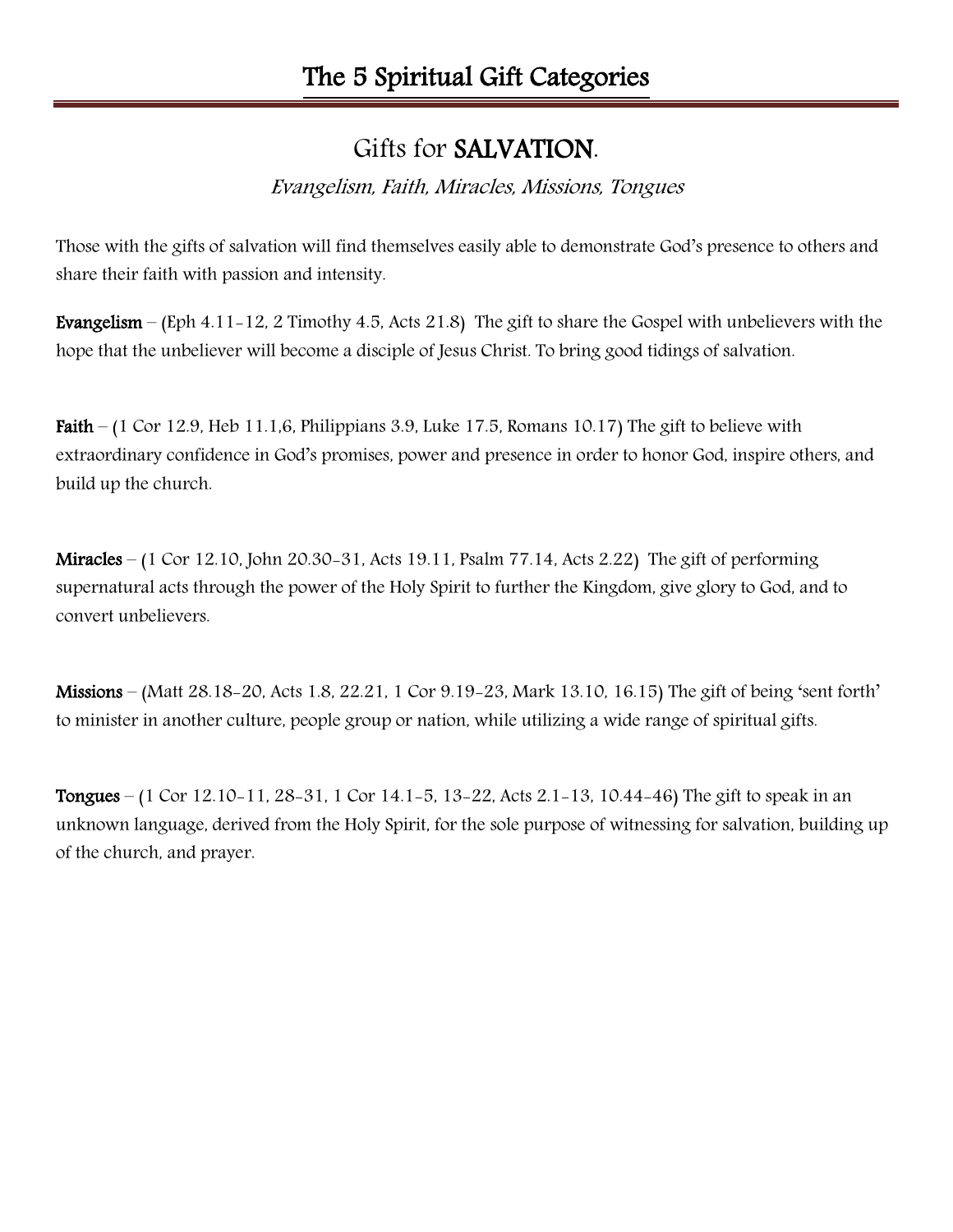## Gifts for SPIRITUAL INSIGHT.

### Discernment, Interpretation of Tongues, Knowledge, Prayer, Wisdom

Those with the gifts of spiritual insight will connect with God in a way that allows them to clearly share God's desires.

Discernment – (1 John 4.1, 1 Kings 3.9, Ro 12.2, 1 Cor 2.14, Heb 5.14, Acts 5.3-6) The gift to know and to test whether something is spiritually good or evil, from God or from Satan.

 Interpretation of Tongues – (1 Cor 12.10-11, 30, 14.5) The gift of understanding and interpreting that which is spoken in a tongue, a spirit language or a foreign language.

Knowledge – (1 Cor 12.8, Eph 3.18-19, John 7.16-17, 17.3) The gift to understand great truths about God's word and to make them relevant to specific situations. Such as truth that is unknown by merely natural means.

Prayer – (1 Thess 3.10-13, 5.17, 1 Tim 2.1-2, 5.5, Luke 18.1, Jn 16.24, Eph 6.18) The gift to pray (intercede) for extended periods of time and regularity with great positive effects and results for building up the Kingdom.

Wisdom – (1 Cor 12.8, James 3.13-18, Proverbs 3.13, Romans 11.33, 2 Tim 3.15) The gift to offer good advice, solid counsel, and special insight as it relates to God's purpose and will and work as it pertains in living life and making disciples.